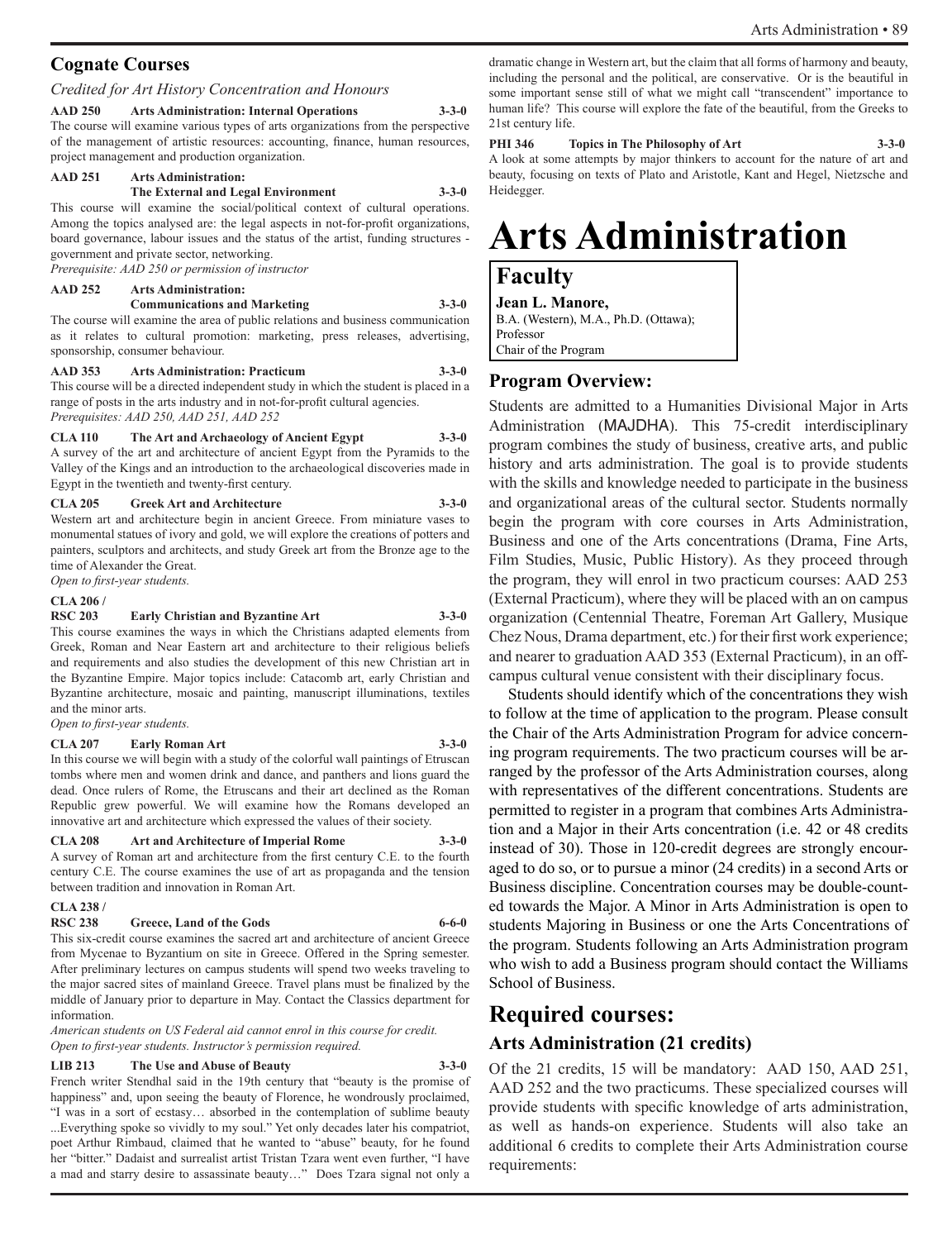#### **AAD 150 Introduction and Internal Operation 3-3-0**

The course will examine various types of arts organizations from the perspective of the management of artistic resources: accounting, finance, human resources, project management and production organization.

*Note: Students who have completed AAD 250 may not take AAD 150.*

#### **AAD 200 Arts Administration Special Topic 3-3-0**

This will be a lecture course offered by different professionals in the field on topics not covered in the regular Arts Administration courses. The course will be taught on an occasional basis.

**AAD 202 International Market Development for the Arts 3-3-0**  In this course, students will acquire the basic knowledge, tools and strategies to successfully develop an artistic international project, for example: planning tours, co-productions, exhibits, or presenting international artists in Canada, etc. We will look at such subjects as: criteria needed to succeed on the international scene; strategic planning for international access and expansion; market study and expertise; financial support; branding and promotion; cultural competencies in work ethics and social codes; feasibility study; visas and fiscal regulations, cultural diplomacy.

#### **AAD 203 Managing the Unexpected:**

**Pandemics and Other Crises in the Cultural Sector 3-3-0**  Crisis management has become an important responsibility of Arts Administrators, whether that crisis is created by environmental disruptions, terrorism attacks, various social tensions or pandemics. As a result, through discussions, case studies and readings, this course will explore concepts of readiness, risk and crisis management as a means of developing students' capacities to recognize and respond to crises when they arise.

#### **AAD 204 Financing the Arts:**

#### **Fundraising in the Private and Public Sector 3-3-0** This course provides students with an in-depth understanding of the public and private funding systems in Canada at the federal, provincial and municipal

level for artists, and for not-for-profit and, to a lesser degree, for-profit cultural organizations. It will also provide students with the knowledge to build networks within these sectors and to undertake fund-raising initiatives.

#### **AAD 251 Arts Administration:**

#### **The External and Legal Environment 3-3-0**

This course will examine the social/political context of cultural operations. Among the topics analyzed are: the legal aspects in not-for-profit organizations, board governance, labour issues and the status of the artist, funding structures. *Prerequisite: AAD 250 or permission of instructor.*

### **AAD 252 Arts Administration:**

**Communications and Marketing 3-3-0**  The course will examine the area of public relations and business communication as it relates to cultural promotion: marketing, press releases, advertising, sponsorship, consumer behavior.

**AAD 253 Arts Administration – External Practicum 3-1-10**  This course is to provide students with administrative experience working with real-life artistic and cultural organizations, on the Bishop's campus. It will be supervised by the faculty member who runs the organization. This course can be taken any time after the completion of AAD 150, and must be completed before taking AAD 353.

*Prerequisites: AAD 150.*

#### **AAD 300 Independent Study 3-1-0**

An individual project on a subject approved by a Faculty member from the program.

| <b>AAD</b> 353 | <b>Arts Administration: External Practicum</b>                                      | $3 - 3 - 0$ |
|----------------|-------------------------------------------------------------------------------------|-------------|
|                | This course will be a directed independent study in which the student is placed in  |             |
|                | a range of posts in the arts industry and in not-for-profit cultural agencies. This |             |
|                | course should be taken before the final semester.                                   |             |
|                | Prerequisites: AAD 250, AAD 251, AAD 252.                                           |             |

*Prerequisites: AAD 250, AAD 251, AAD 252.* 

#### **Business (27 credits)**

Full descriptions of the following can be found in the calendar section of the Williams School of Business. These courses will provide a foundation in the major functional area of business management. For assistance in registering in Business courses, please contact the Department Chair of the Williams School of Business.

| <b>BAC 121</b> | Intro to acct                           |
|----------------|-----------------------------------------|
| <b>BHR 221</b> | Organizational Behaviour                |
| <b>BHR 224</b> | Human Resources Management              |
| <b>BCS 220</b> | Mgt of Info Systems                     |
| <b>BMG 214</b> | Entrepreneurship                        |
| <b>BMG 100</b> | <b>Business and Society</b>             |
| <b>BMK 211</b> | Marketing                               |
| <b>ECO 103</b> | Principles of Economics: Macroeconomics |

#### *Plus one from:*

ECO 102, BFN 200, *(need prerequisites)*, BMA 140

In terms of when to take these courses, the following sequence is recommended: First-year: ECO 103, BAC 121, BMG 100, BMK 211 Subsequent years: BCS 220, BHR 221, BHR 224, BMG 214, plus either ECO 102, BFN 200, (note: prerequisites required) or BMA 140

## **Concentrations: Drama, Fine Arts, Film Studies, Music or Public History**

Full descriptions of these courses can be found in the calendar sections of the departments. A Concentration in one of these departments will ensure that students gain a solid grounding in one of the creative arts. Inquiries regarding prerequisites or any problems concerning the lists below should be addressed to the Chair of the appropriate Department.

### **Drama (27 credits)** MAJAAD

| (all of the following) |                                   |
|------------------------|-----------------------------------|
| <b>DRA</b> 101         | Introduction to Technical Theatre |
| <b>DRA 102</b>         | Introduction to Theatre           |
| <b>DRA110</b>          | Introduction to Theatre II        |
| <b>DRA</b> 131         | Acting I                          |
| <b>DRA 201</b>         | Contemporary Canadian Drama       |
| <b>DRA 222</b>         | Introduction to Shakespeare       |
| <b>DRA 246</b>         | Directing I                       |
|                        |                                   |

*One (3-credit) course from:*

DRA 211, DRA 212 or DRA 230

*One course (3 credits) chosen from:*

| DRA 250 | Intermediate Technical Theatre Stagecraft |  |  |  |
|---------|-------------------------------------------|--|--|--|
|---------|-------------------------------------------|--|--|--|

- DRA 251 Lighting Design
- DRA 370 Independent Study Special Project
- DRA 341 Production I: Technical Production
- DRA 342 Production II: Technical Production
- DRA 352 Independent Study Stage Management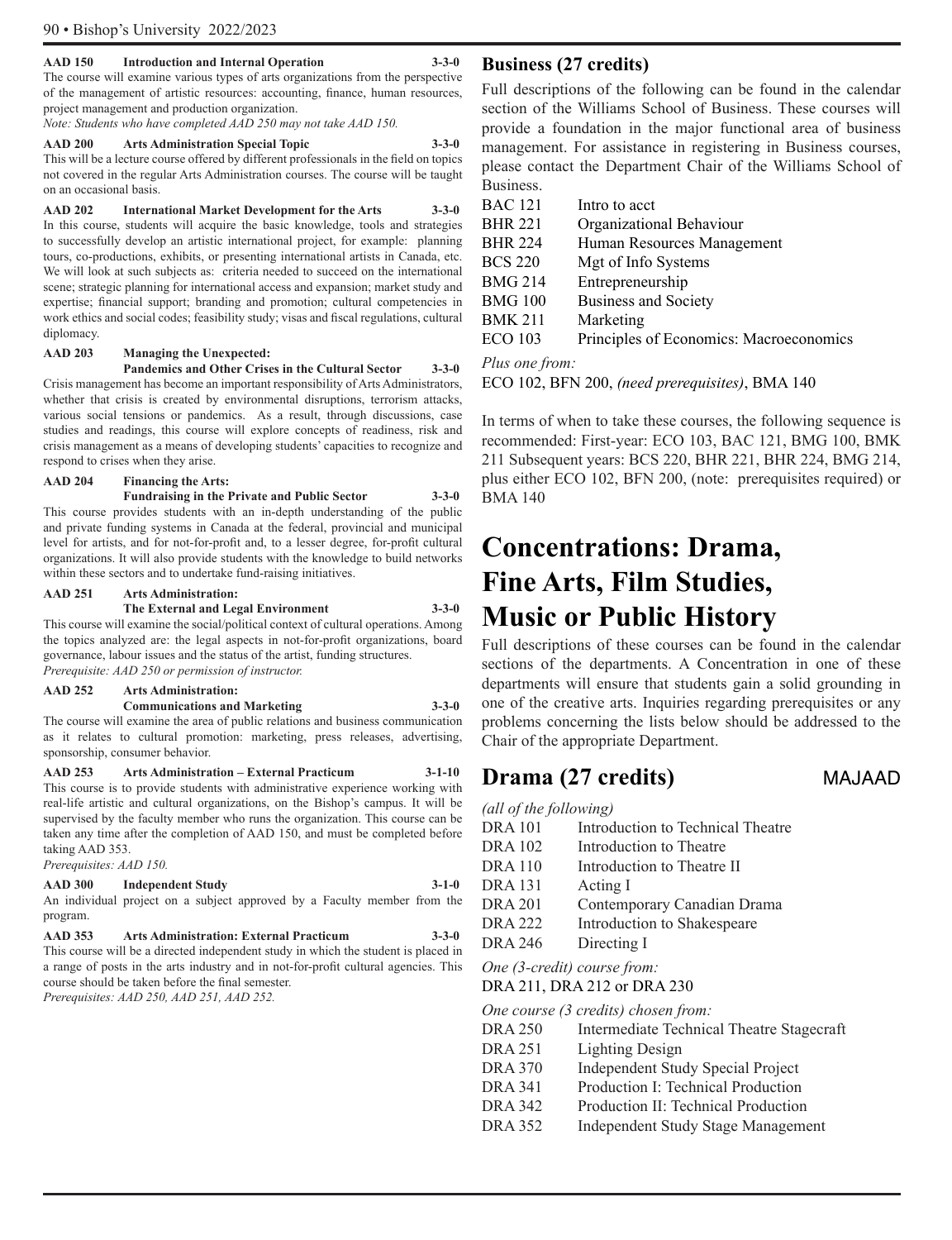#### Arts Administration • 91

### **Fine Arts (27credits)** MAJAAF

### **Fine Arts History Courses (18 credits)**

|                | ring Arts History Courses (10 Geguns)            |
|----------------|--------------------------------------------------|
| <b>FIH 100</b> | The Art of Viewing: Introduction to Art History  |
| FIH 102        | Survey of Western Art II:                        |
|                | Renaissance to Neoclassicism                     |
|                | Any 12 credits selected from:                    |
| <b>FIH 220</b> | Twentieth Century Art to the Sixties             |
| FIH 221        | Art from the 1960s to the end of the Twenti-     |
|                | eth-Century                                      |
| <b>FIH 225</b> | Special Topic in Canadian Art                    |
| <b>FIH 230</b> | History and Theories of Photography              |
| FIH 240        | Art, Popular and Mass Culture                    |
| <b>FIH 246</b> | <b>Public Art and Monuments</b>                  |
| <b>FIH 260</b> | Art and Nature:-From Landscape to Posthuman-     |
|                | ism and the Anthropocene                         |
| <b>FIH 290</b> | Current Topics in Art History                    |
| FIH 314        | Colonial and Postcolonial Issues in the Visual   |
|                | Arts (Prerequisite)                              |
| <b>FIH 318</b> | Current Art Practices and Production (Prerequi-  |
|                | site)                                            |
| <b>FIH 320</b> | Special Topic in Art History and Theory (Prereq- |
|                | uisite)                                          |
| <b>FIH 323</b> | Seminar in Art History, Theory and Criticism of  |
|                | Art (Prerequisite)                               |
| <b>FIN 235</b> | Museology (Prerequisite or consent from the in-  |
|                | structor)                                        |
| <b>FIN 388</b> | Museums and Communities (Prerequisite or con-    |
|                | sent from the instructor)                        |
|                |                                                  |

#### **Fine Arts Studio Courses (9 credits)**

*One course each in Drawing, Painting, and Sculpture*

### **Film Studies (27 credits)** MAJAAI

| <b>NIAJAA</b> |
|---------------|
|               |

| <b>ENG 102</b> | Approaches to Media Studies                                        |
|----------------|--------------------------------------------------------------------|
| <b>ENG 170</b> | Introduction to Film Studies                                       |
| <b>ENG 279</b> | Film History to 1939                                               |
| <b>ENG 280</b> | Film History after 1939                                            |
|                | At least one course chosen from:                                   |
| <b>ENG 281</b> | Canadian Cinema                                                    |
| <b>FRA 259</b> | Québec Cinema                                                      |
|                | At least one course chosen from:                                   |
| <b>ENG 382</b> | Screen writing                                                     |
| ENG 383        | Digital Filmmaking                                                 |
| <b>ENG 384</b> | Documentary Filmmaking                                             |
|                | Additional courses from the following list to meet the required 27 |
| credits        |                                                                    |
| <b>CDC 200</b> | Communication and Media Studies:                                   |
|                | Theory and Practice                                                |
| CLA 150        | The Ancient World in Film and Television                           |
| <b>ENG 124</b> | The Graphic Novel                                                  |
| ENG 217        | The Arthurian Tradition                                            |
| <b>ENG 218</b> | The Gothic Tradition                                               |
| <b>ENG 236</b> | Popular Culture                                                    |
| <b>ENG 278</b> | Science Fiction in Literature and Film                             |
| <b>ENG 282</b> | Film Adaptation                                                    |
| <b>ENG 283</b> | Documentary Film                                                   |

| <b>ENG 287</b> | Image and Communication                           |
|----------------|---------------------------------------------------|
| <b>ENG 291</b> | Film Theory                                       |
| <b>ENG 293</b> | Four Filmmakers                                   |
| <b>ENG 294</b> | Film Comedy                                       |
| <b>ENG 295</b> | Jane Austen and Film                              |
| <b>ENG 297</b> | From Aliens to Zombies                            |
| ENG 298        | Studies in Directors/Actors: Alfred Hitchcock     |
| <b>ENG 350</b> | Ghosts in the Machine: Technology, Media &        |
|                | Literature in Victorian England                   |
| <b>ENG 381</b> | The Evolution of the Fairy Tale in Literature and |
|                | Film                                              |
| <b>FIH 230</b> | History and Theories of Photography               |
| FIH 240        | Art, Popular and Mass Culture                     |
| <b>FRA 250</b> | French Cinema                                     |
| <b>GER 270</b> | Introduction to German Film                       |
| <b>GER 271</b> | Rebels with a Cause: East German Cinema           |
| <b>ITA 309</b> | Italian Cinema and Society                        |
| <b>ITA 310</b> | Italian Cinema and Society II                     |
| MUS 115        | Music for the Movies I                            |
| <b>MUS</b> 116 | Music for the Movies II                           |
| PHI 345        | Topics in Philosophy of Film                      |
| RSC 237        | Film and Religion                                 |
| SOC 105        | Media and Society I                               |
| SOC 241        | Cinema                                            |
| SOC 321        | Sociology of Technology                           |
| SOC 38         | Media and the Environment                         |
| SPA 318        | Spanish Cinema                                    |
| SPA 333        | Hispanic Literature and Film                      |

### **Music (27 credits)**

### **Public History and Heritage (28 credits)**

MAJAAH

| HIS 101                      | History Methods Lab                                |
|------------------------------|----------------------------------------------------|
|                              | Two other 100-level courses                        |
| <b>HIS 200</b>               | <b>Historical Methods and Theories</b>             |
| <b>HIS 240</b>               | History and Heritage                               |
| <b>HIS 396</b>               | Public History                                     |
| Any 9 credits selected from: |                                                    |
| <b>HIS 227</b>               | The Stuff of History: An introduction to Material  |
|                              | Culture                                            |
| <b>HIS 228</b>               | Witnessing Atrocities: Truth and Reconciliation in |
|                              | a Global Context                                   |
| <b>HIS 229</b>               | Human Rights and Humanitarian Organizations        |
| <b>HIS 236</b>               | <b>Public Art and Monuments</b>                    |
| <b>HIS 239</b>               | History and the Archives                           |
| <b>HIS 275</b>               | Digital History                                    |
| <b>HIS 298</b>               | Museums and Communities                            |
| <b>CLA 240</b>               | Signs of the Past: Archaeological Interpretation   |
| <b>HIS 391</b>               | History Internship                                 |
| <b>HIS 392</b>               | Research Internship                                |
| One other 300-level course   |                                                    |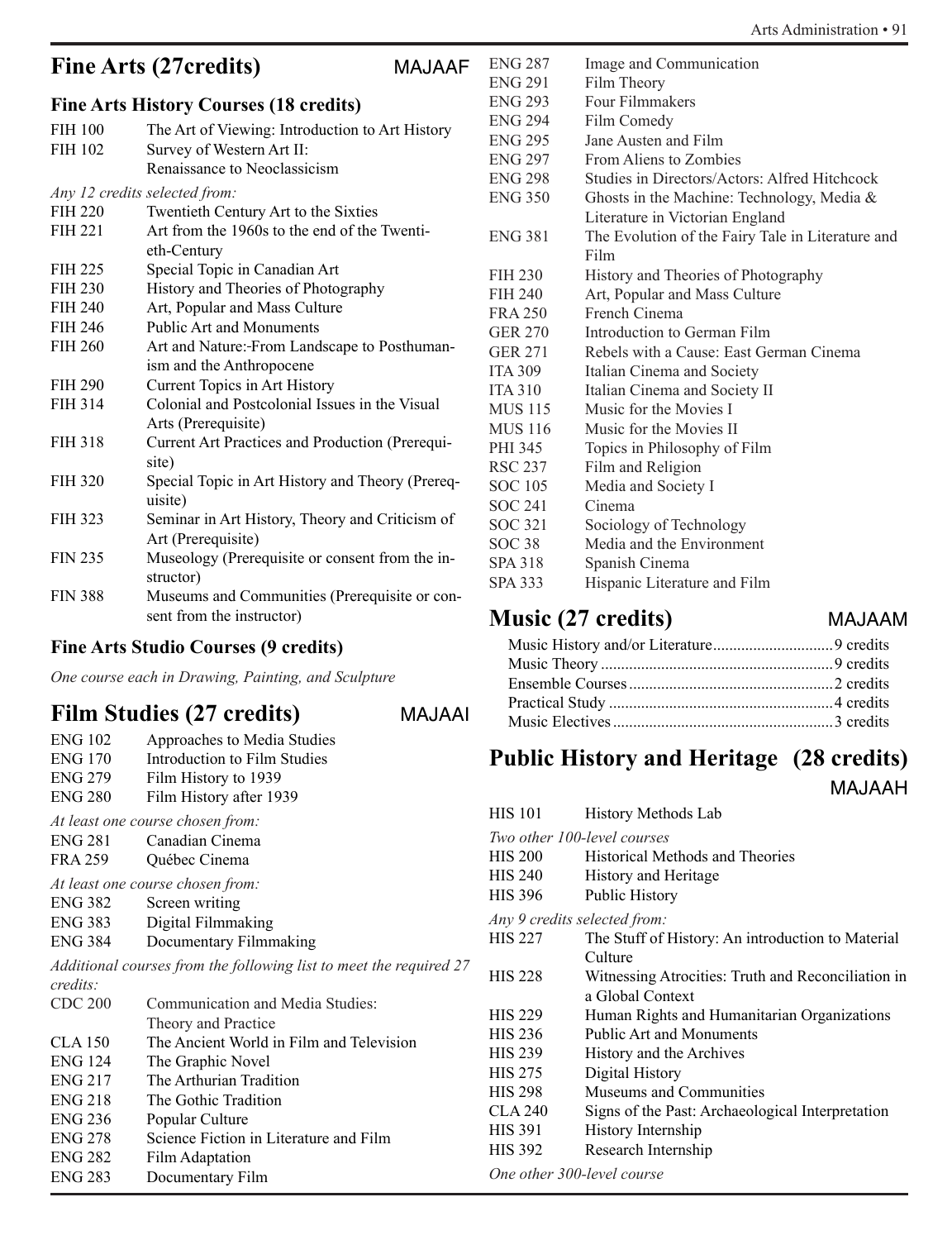### **Minor in Arts Administration (24 credits)** MINAAD

The minor in Arts Administration provides an introduction to the discipline of Arts Administration. The Minor consists of 24 credits including 12 credits in Arts Administration. For Arts students, the AAD Minor would be limited to Majors already enrolled in one of the following Arts disciplines: Drama, Fine Arts, Music, Film/ Media Studies, Public History. Students enrolled in Business may also add this Minor to enrich their degree.

#### **Requirements**

#### **1.) For Arts Students**

The AAD Minor would be limited to Majors already enrolled in one of the following Arts disciplines: Drama, Fine Arts, Music, Film/Media Studies, History

#### **Required Courses:**

12 credits in Arts Administration: AAD 150, 251, 252 plus one additional AAD course (recommended internal or external practicum)

12 credits in Business: BMG 100, BMK 211, BAC 121 plus one Business elective

N.B. Humanities students may not combine an AAD minor with a Business program.

#### **2.) For Business Students**

12 credits in Arts Administration: AAD 150, 251, 252 plus one additional course (recommended internal or external practicum)

12 credits in one of Drama, Fine Arts, Music, History or Film/ Media Studies, as specified by each program:

**Drama:** DRA 101, 102, 201 + one other course in dramatic literature

**Fine Arts:** 12 credits taken from list supplied

Music: MUS 130 + 9 credits in Music Literature and Performance, in consultation with the Chair

**Film/Media:** ENG 102, DRA/ENG 170 + two of ENG 279, ENG 280, ENG 281 and ENG 259

**Public History and Heritage:** Any 100 level HIS**,** 200, 240 + one of HIS 227, 229, 239, 289, 298

### **Certificate in Arts Management (30 credits)** CONAMG

The Certificate in Arts Management has been designed to provide students who are working or interested in working in the artistic and cultural fields as managers with a professional background in Arts Administration. The program is composed of ten 3-credit courses (for a total of 30 credits) in Business Administration, Arts Management, and in the Arts.

#### **I. Required courses 18 credits:**

*3 courses in Business Administration (9 credits)*

| <b>BMG 100</b> | <b>Understanding Business and Society</b>                       |
|----------------|-----------------------------------------------------------------|
| <b>BMK 211</b> | <b>Marketing Management</b>                                     |
| <b>BAC 121</b> | <b>Purposes of Accounting</b>                                   |
|                | A minimum of 3 courses in Arts Administration (9 or 12 credits) |
| <b>AAD 150</b> | <b>Introduction and Internal Operation</b>                      |
| <b>AAD 251</b> | Arts Administration: The External and Legal Environment         |
| <b>AAD 252</b> | <b>Arts Administration: Communications and Marketing</b>        |
| <b>AAD 353</b> | <b>Arts Administration: External Practicum</b>                  |
|                |                                                                 |

#### **II. Optional courses:**

Arts courses: 3 or 4 courses (9 or 12 credits) in one of the Arts— Drama, Fine Arts, Music, Film Studies or Public History and Heritage

Courses should be taken in one of the five disciplines only

#### **DRAMA:**

| Introduction to Technical Theatre<br>DRA 101 |
|----------------------------------------------|
|----------------------------------------------|

DRA 102 Introduction to Theatre

DRA 201 Contemporary Canadian Drama

*And any other course in dramatic literature.*

#### **FINE ARTS:**

| $(9 \text{ or } 12 \text{ credits})$ |  |
|--------------------------------------|--|
|--------------------------------------|--|

| The Art of Viewing: Introduction to Art History                                 |
|---------------------------------------------------------------------------------|
| Survey of Western Art II: Renaissance to Neoclassicism                          |
| <b>Twentieth Century Art to the Sixties</b>                                     |
| Art from the 1960s to the end of the Twentieth-Century                          |
| <b>Special Topic in Canadian Art</b>                                            |
| <b>History and Theories of Photography</b><br>(No prerequisite)                 |
| <b>Art, Popular and Mass Culture</b><br>(No prerequisite)                       |
| <b>Public Art and Monuments</b>                                                 |
| <b>Art and Nature:</b><br>From Landscape to Posthumanism and the Anthropocene   |
| <b>Museology</b>                                                                |
| (Prerequisite or consent from the instructor)                                   |
| <b>Museums and Communities</b><br>(Prerequisite or consent from the instructor) |
|                                                                                 |